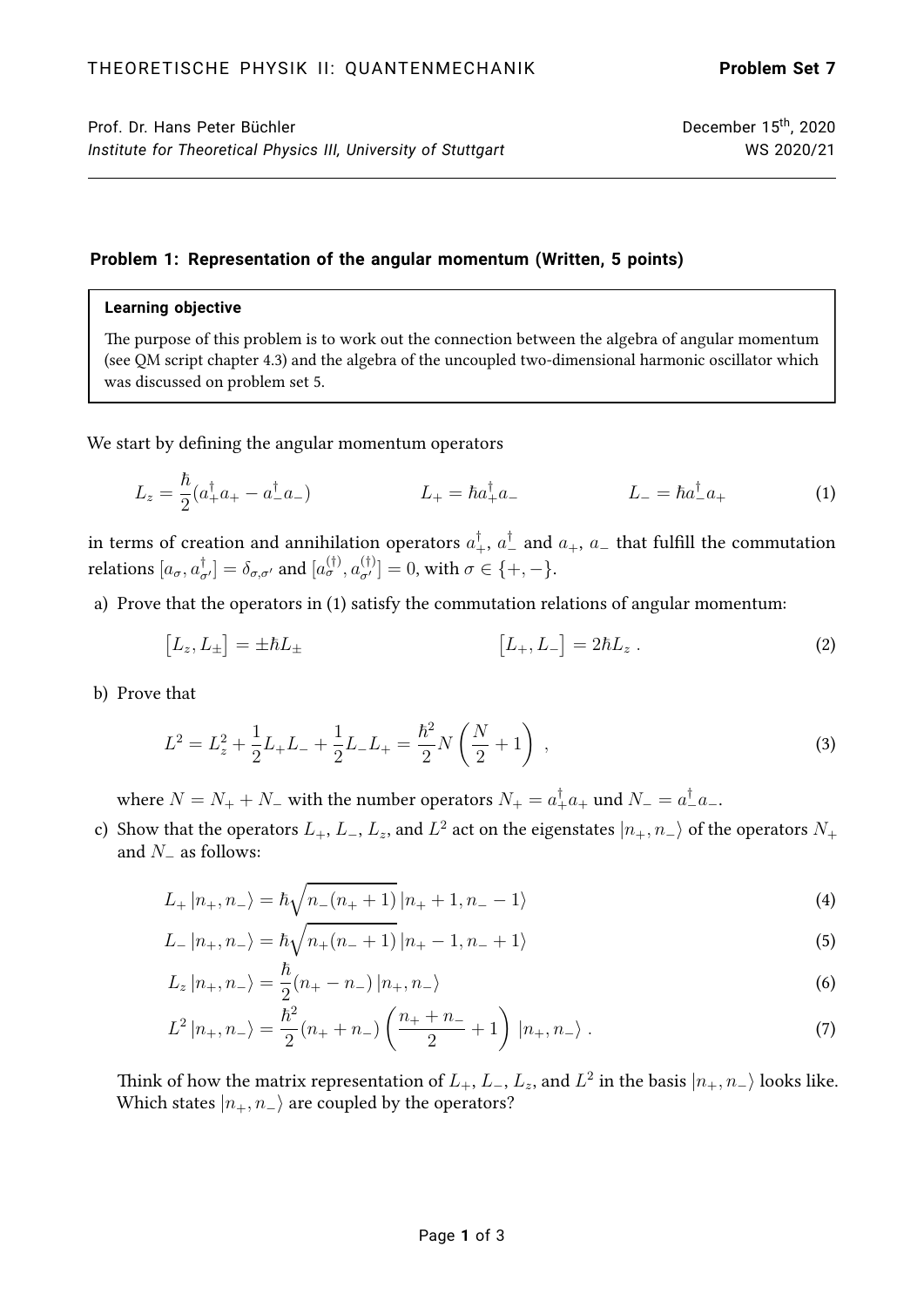d) Define

$$
l = \frac{1}{2}(n_{+} + n_{-})
$$
 (8)

and use these definitions to show that the equations [\(4\)](#page-0-1)-[\(7\)](#page-0-2) reduce to the familar expressions for the  $L_+,$   $L_-,$   $L_z,$  and  $L^2$  operators:

$$
L_{+}|l,m\rangle = \hbar\sqrt{l(l+1) - m(m+1)}\,|l,m+1\rangle\tag{9}
$$

$$
L_{-}|l,m\rangle = \hbar\sqrt{l(l+1) - m(m-1)}\,|l,m-1\rangle\tag{10}
$$

$$
L_z |l, m\rangle = \hbar m |l, m\rangle \tag{11}
$$

$$
L^2 |l, m\rangle = \hbar^2 l(l+1) |l, m\rangle. \tag{12}
$$

e) Write  $\ket{l,m}$  in terms of  $a_+^{\dagger},$   $a_-^{\dagger}$ , and the vacuum state  $\ket{0,0}$ . Interpret the obtained result.

# **Problem 2: Symmetric top (Oral, 2 points)**

#### **Learning objective**

The rotational states of molecules can be very well described by employing the model of a quantum mechanical rigid rotor in which the distance of the atoms within the molecules is assumed to be fixed. In this problem, you consider the special case of a symmetric rotor (or symmetric top), which is analytically solvable, where two moments of inertia are equal and the third moment of inertia has a different value.

Consider a symmetric rigid rotor (symmetric top) where two moments of inertia are the same  $(I_x = I_y \equiv I_\perp)$  and the third moment of inertia has a different value  $(I_z \equiv I_\parallel)$ .

- a) Express the Hamiltonian of such a system in terms of the angular momentum operators  $L^2$  and  $L<sub>z</sub>$ . Provide examples for molecules whose rotation can be well described by this Hamiltonian.
- b) Determine the eigenvalues and eigenstates of the Hamiltonian.

## **Problem 3: Asymmetric top (Oral, 4 points)**

#### **Learning objective**

In this problem, we consider asymmetric rigid rotors (asymmetric tops) where all three moments of inertia ( $I_x$ ,  $I_y$ , and  $I_z$ ) have different values. You will approach the determination of eigenstates and eigenenergies by a successive splitting of the infinite-dimensional Hilbert space into finite-dimensional subspaces, which eventually can be diagonalized more easily. Note that unlike the symmetric top, the asymmetric top does not allow for a full analytical solution.

Consider the Hamiltonian of an asymmetric top given by

$$
H = \frac{L_x^2}{2I_x} + \frac{L_y^2}{2I_y} + \frac{L_z^2}{2I_z},\tag{13}
$$